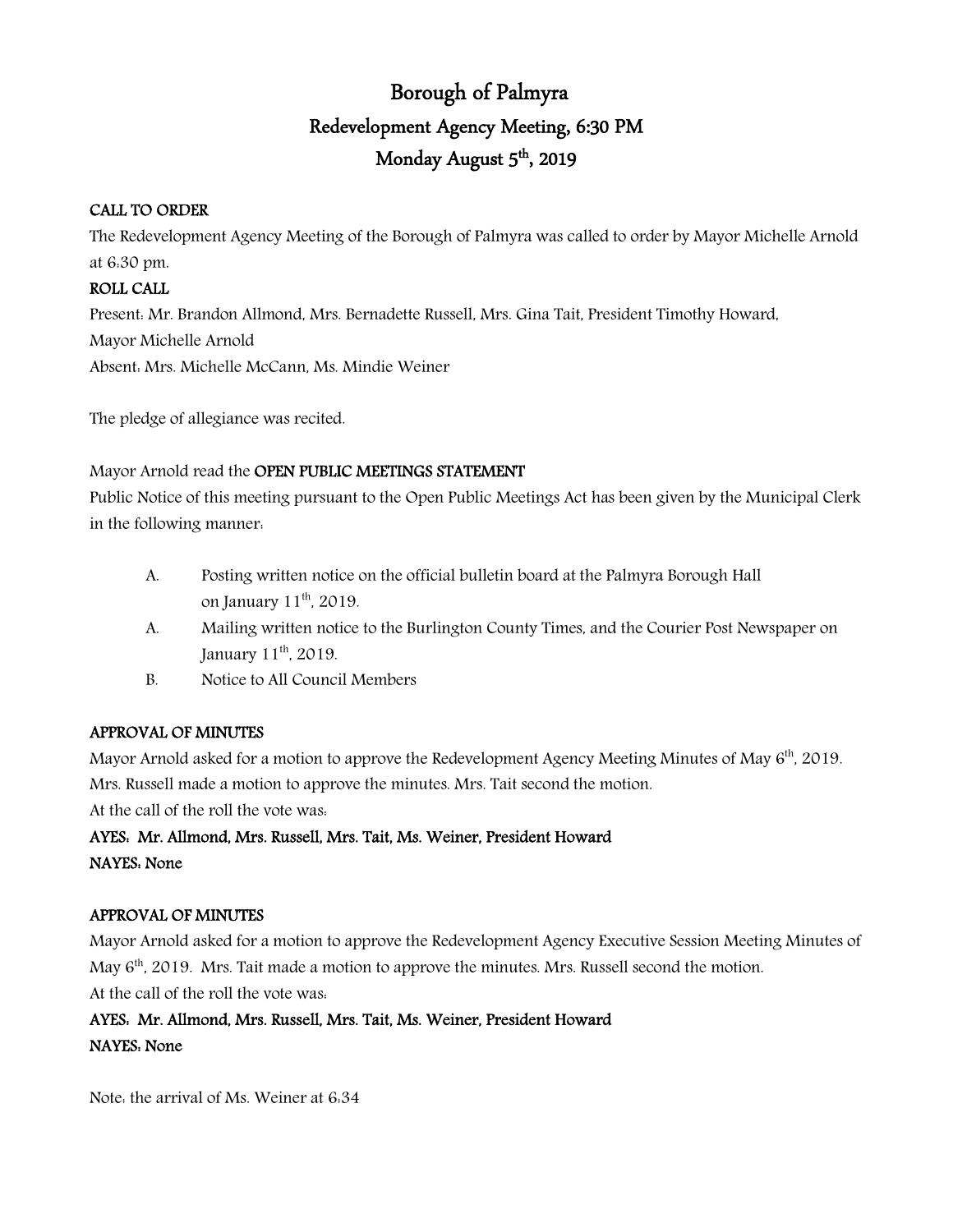### PROFESSIONAL UPDATES

#### Andrew Brewer

Mr. Brewer indicated he needed to speak with council in closed session regarding contract negotiations of the Old PNC Building.

#### DISCUSSION ITEMS

Mr. Gural stated the Motion to Intervene was granted.

Mr. Gural stated the Attorney General's office asked for a meeting regarding NJDEP vs Fillit for tomorrow which they have since requested a change of date to possibly Thursday.

Mr. Gural stated National Amusements is closing the Flea Market as of August 18<sup>th,</sup> 2019.

Mayor Arnold noted the discussion regarding potential redeveloper, proposed concept plans and request for meeting will be handled in closed session.

Mr. Gural indicated the DVRPC Brownfields Basics will be hosting a seminar," Resources for Revitalizing your Community" on, September 20<sup>th</sup>, 2019. It is a one day free seminar and anyone wishing to attend should let us know so we can get them registered for attendance.

Mr. Gural stated the 2019 National Brownfields Training Conference, held every two years is being held in Los Angeles, CA from December 11<sup>th</sup> thru13th, 2019. Mr. Gural indicated if anyone is interested in attending please let him know.

Mayor Arnold indicated there was business for executive session.

Mayor Arnold asked for a motion to approve Resolution 2019–189. Mrs. Russell made a motion to approve Resolution 2019-189, Resolution Excluding the Public from Certain Meetings pursuant to section 89 of the Open Public Meeting Act C. 231 P.L. 1975 regarding Contract Negotiations and litigation. President Howard second the motion.

At the call of the roll, the vote was: AYES: Mr. Allmond, Mrs. Russell, Mrs. Tait, Ms. Weiner, President Howard NAYES: None Resolution 2019-189 is approved

Borough Council went into closed session at 6:39 PM

#### Closed Session

Borough Council returned from closed session at 7.07 PM Mrs. Russell made a motion to open to the public. Mrs. Tait second the motion. All voted in favor of the motion.

#### PUBLIC COMMENT

President Russell made a motion to open the public portion for comment. President Howard second the motion. All members present voted in favor of the motion